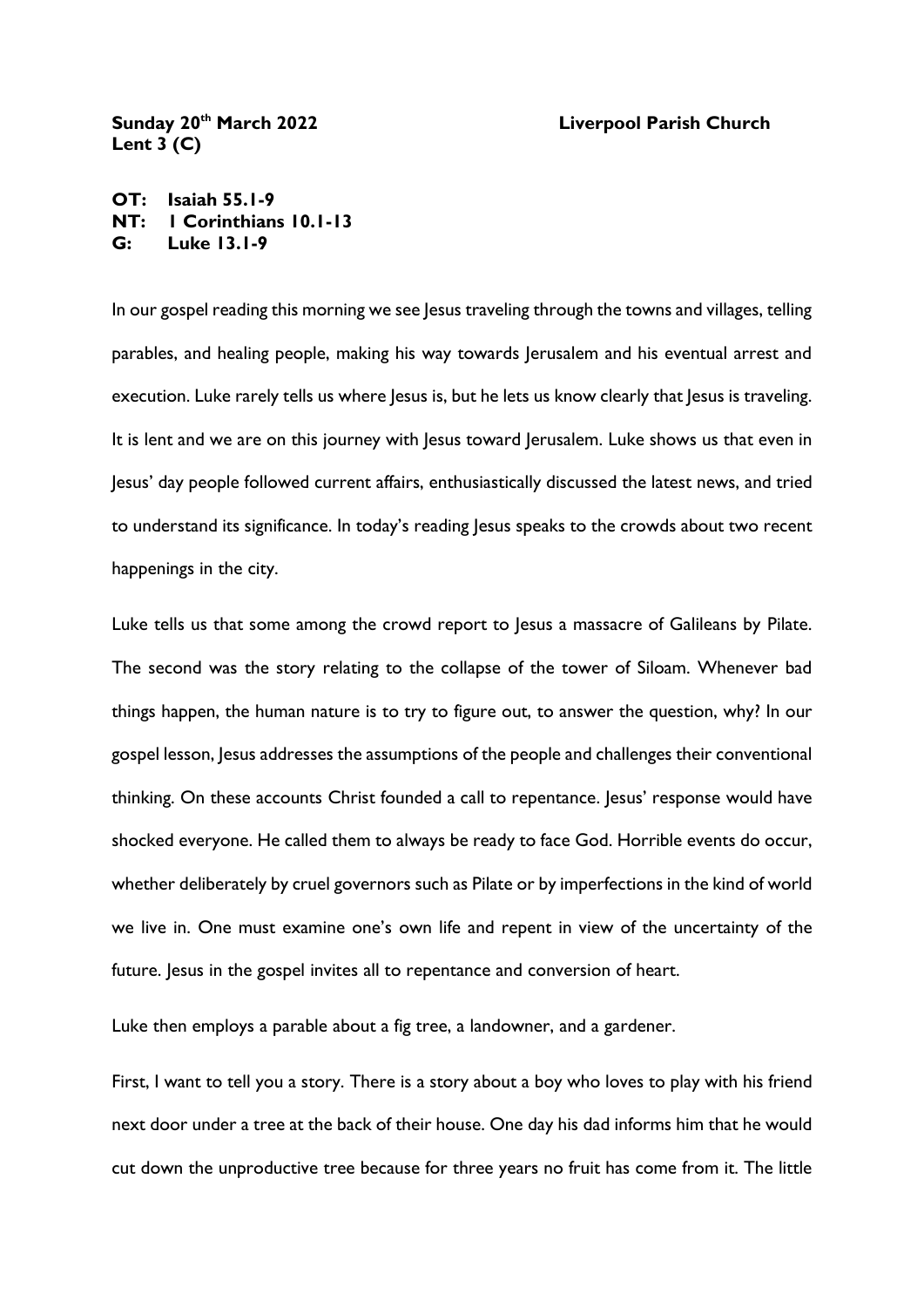boy is hurt, and he shares the sad news with his best friend next door, and they both shed tears. Next day, the boy breaks his savings box and goes to buy a basketful of apples and with the help of his friend, he ties the apples on the tree. Next morning his father sees the tree with apples and says to his wife- I don't know how this is possible; suddenly the barren tree has apples on it, and the most amazing thing is that it is an orange tree. The little boy was trying to save the unproductive tree.

The second part of the gospel reading tells us about the parable of the unproductive fig tree. The owner of the vineyard comes searching for fruits on it over three years but found none, and he threatens to cut it down. However, it has been given another chance due to the intercession of the gardener. In the symbolic images of the Old Testament prophets, a fruitful fig tree represents Israel, but an unproductive fig tree represents Israel's failure in her mission to serve God.

The parable of the unproductive fig tree is a parable of our lives. When the Lord looks on us, he sees not just what we have failed to do in the past but what we can do in the future. In the parable, despite the tree not producing fruits, the owner is convinced to grant another year of life to the tree. In the same way God in his mercy grants us another hour and another day and another breath. The owner of a vineyard has grown tired of waiting for a fig tree to bear fruit. He tells the gardener -Cut it down! Why should it use up the soil? Time is up. It is a difficult passage but points again to the enduring love of God. Pope John XXIII once said: Time is God's gift to us; what we do with it is our gift to God. Together, today, we are called to finish this parable; to imagine our own ending during this season of lent.

What fruit is God looking for? It certainly must begin with the fruit of the Spirit, mentioned in the Galatians 5: 22-23: But the fruit of the Spirit is love, joy, peace, longsuffering, kindness, goodness, faithfulness, gentleness, and forgiveness. And the greatest fruit produced is love and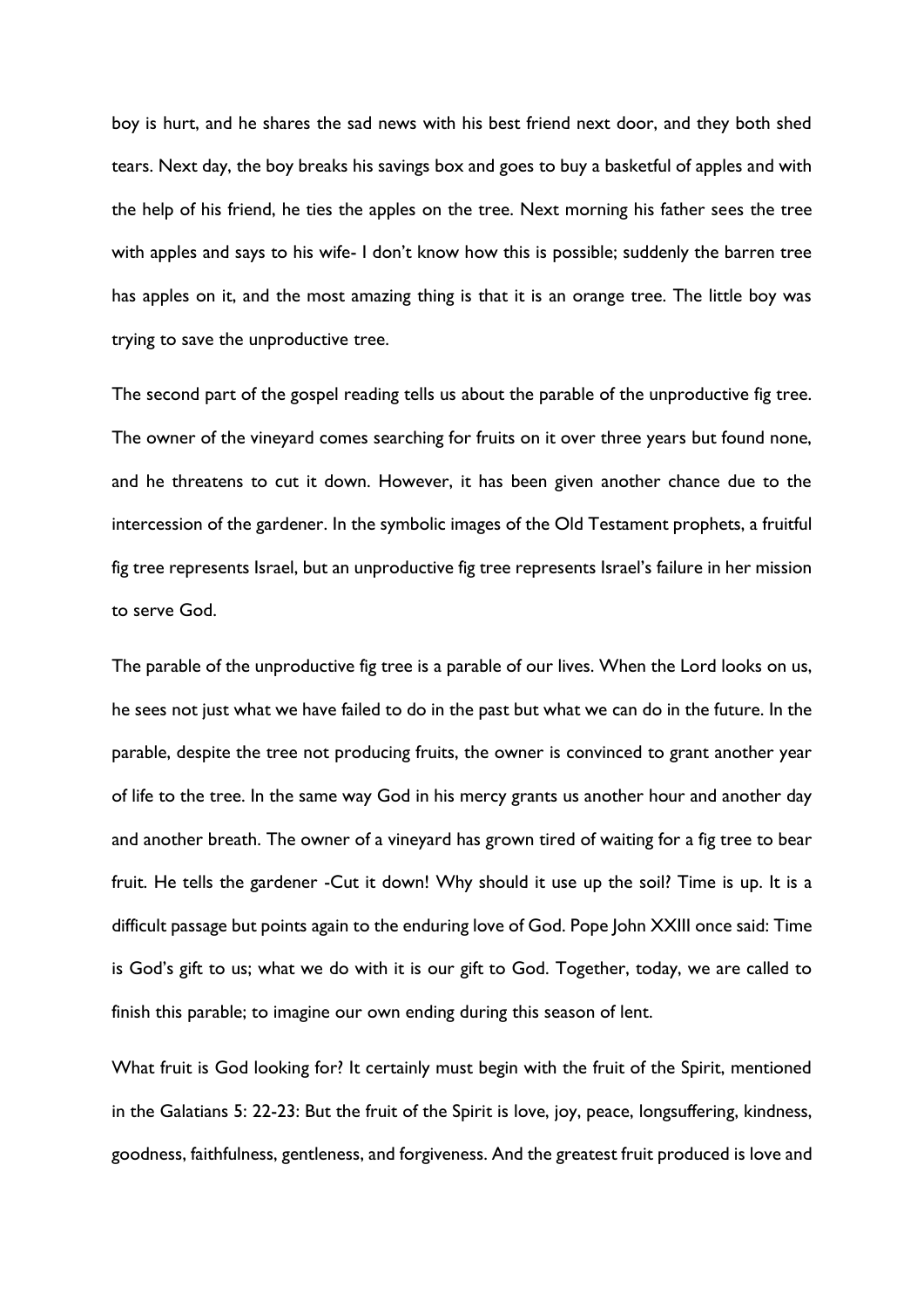forgiveness toward all. We cannot judge our fruitfulness by the measure of others. Likewise, if I measure my Christian life against Mother Theresa, I have little to show. Yes, we have been cultivated, pruned, and watered. We are to bear fruit. We produce fruit that is useful to God, to each other, and to the world. God gives each of us the unique combination of gifts to bear fruit appropriate to us.

Francis of Assisi once invited a young friar to go with him into town to preach. Francis and the young friar spent all day walking through the streets and then came home. When the day's journey was done, the young friar asked, "Weren't we supposed to preach today?" Francis replied, "Son, we have preached. We were preaching while we were walking. We were seen by many. It is of no use walking anywhere to preach unless we preach wherever as we walk!" He summed up his idea in these words "Preach the Gospel everywhere, and if necessary, use words." To him witnessing to Jesus wasn't merely quoting some words out of the Bible from time to time but one who lives by the word of God each day.

Lent 2022 is a gift of time from the Lord so that we might become the type of tree that will bear much fruit. We have a vocation to be the body of Christ and we must live out that calling. The gardener in the parable is Jesus himself who continually intercedes for us. As we approach Jesus in the Eucharist, we give thanks to him for all the blessings we have received - for our baptism, for the opportunity to receive his body and blood in the Eucharist, for his forgiveness in confession, and for his hope in us that we will bear much fruit. As we participate in communion in remembrance of Christ, we experience the presence of God in our midst, and we thank God for such goodness and patience with us.

Remember last week, we got an alternative picture of God as a mother hen. This week our gospel shows us another positive image of a loving God. The three readings assigned for today all touch on the importance of placing our hope in God.